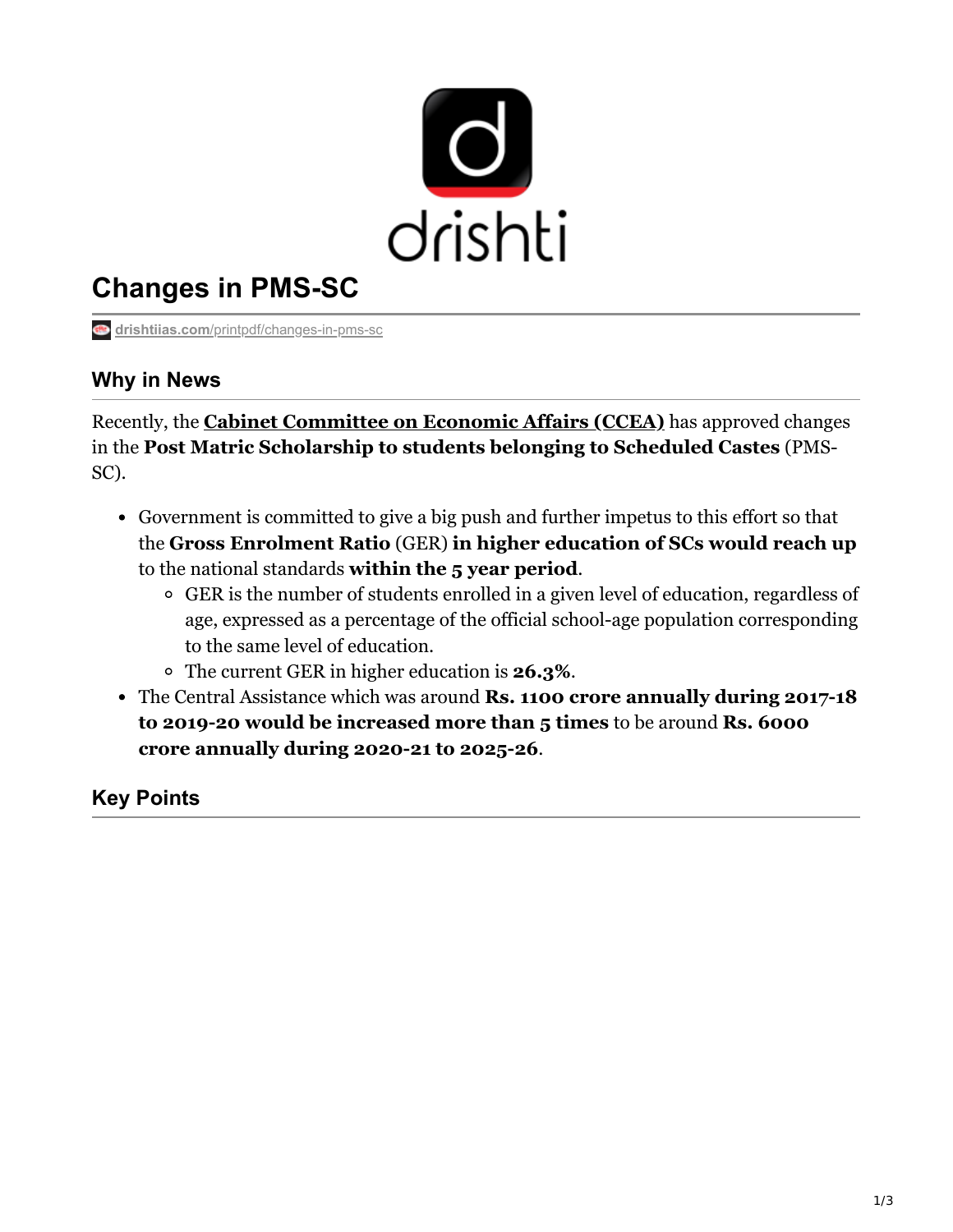- **Post Matric Scholarship for Scheduled Castes:**
	- It is a **[Centrally Sponsored Scheme](https://www.drishtiias.com/daily-updates/daily-news-editorials/reforming-centrally-sponsored-scheme)** and **implemented through State Government and UT administration**.
	- It provides **financial assistance to the SC students studying at post matriculation or post-secondary stage** to enable them to complete their education.
	- These scholarships are **available for studies in India only** and are awarded by the government of the State/Union Territory to which the applicant actually belongs i.e. **permanently settled**.
	- The **focus** of the scheme is on enrolling the poorest students, timely payments, comprehensive accountability, continuous monitoring and total transparency.
	- **Income Ceiling:** Scholarships are paid to the students whose parents/guardians' income from all sources **does not exceed Rs. 2,50,000 per annum**.